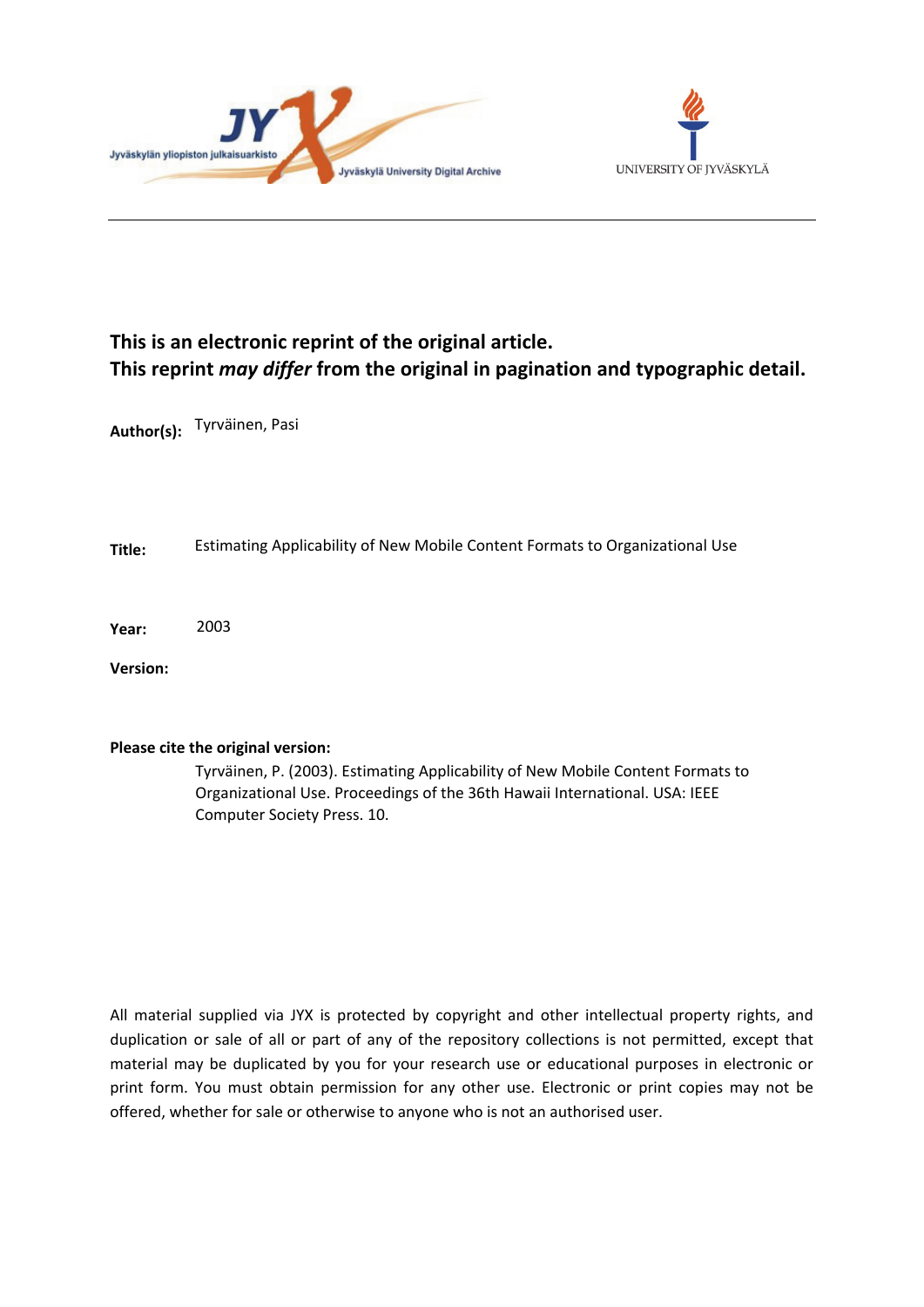# **Estimating Applicability of New Mobile Content Formats to Organizational Use**

Pasi Tyrväinen

*Faculty of Information Technology, University of Jyväskylä, Finland*  pasi.tyrvainen@jyu.fi

#### **Abstract**

*Innovations on information and communication technology reshape organizational communication. Our ability to estimate applicability of new technologies and content formats to organizational use has been limited to generic quantitative methods at the level of technologies and industries and elaborate qualitative methods targeting specific phenomena at the organizational level. In this paper we estimate quantitatively the applicability of MMS, SMS, XHTML, and XML to organizational use based on an analysis of all communication of an organization unit. We enumerate over 700 communication genres using a genre-based information systems planning method, categorise them with taxonomy of communication forms, and summarise the results quantitatively per category. SMS, XHTML, and especially XML seem to match the contemporary communication practices of the organization to a much higher extent than MMS. Affect of changes in organizational communication practices and generality of the results are discussed in the end as well as applicability of the method for other purposes.* 

## **1. Introduction**

Innovations on information processing equipment and digital communication media have increasingly reshaped organizational communication and the whole concept of organizing during the last few decades [9, 14]. Consumers have followed business users in adopting mobile telephones, hand-held computers, and PDA equipment to daily use. Borderlines in between PC and telephone equipment are vanishing due to the extensive use of IP protocol in all device categories. Due to this digital convergence we are merely using the term Information and Communication Technology or ICT instead of separating IT and telecom.

New ICT technologies are being introduced frequently, including Multimedia Messaging Service (MMS), XHTML mark-up, and Wireless Application Protocol (WAP) [13]. Product designers are facing problems in choosing technologies for the platforms of their future products as customer behaviour often contradicts their expectations - Short Message Service (SMS) has been extremely successful while Iridium and WAP failed to reach their commercial targets. Market research organizations try to estimate consumer markets of new technologies based on generic functions applicable for generic consumer groups or industries. However, these quantitative estimates are more or less based on technologies used, market segments, or particular product categories rather than the specific requirements set by the organizational communication to the medium and devices used.

In this paper we analyse the potential of using SMS, MMS, XML, and XHTML for encoding content and communication mediated using wireless ICT devices. The analysis is based on a detailed description of contemporary communication forms collected from a typical contemporary organization by using a genre-based method for information systems planning [10]. Each of these communication genres was annotated with metadata describing the volume of communication and the communication media and format. Based on this data, we estimate the amount of communication matching the capabilities of SMS, MMS, XML, and XHTML (These definitions are not strictly speaking formal, "de jure" standards, but are commonly referred to as "standards", also here in short.) Our specific target is to answer the questions: What are the upper limits for number of MMS and SMS messages sent per person per year in a target organization? And based on this, try to give some background for answering the question: How large potential do MMS, SMS, XHTML and XML have in business use?

The paper is organized as follows. Section 2 reviews the underlying theories of organizational communication, the method for genre identification and metadata annotation, the categories of organizational communication, and the metrics applied for quantitative data. Section 3 describes the target organization of the case study, the research process, and reports the resulting data. Section 4 interprets the data, estimates the potential change of communication practices, and discusses some

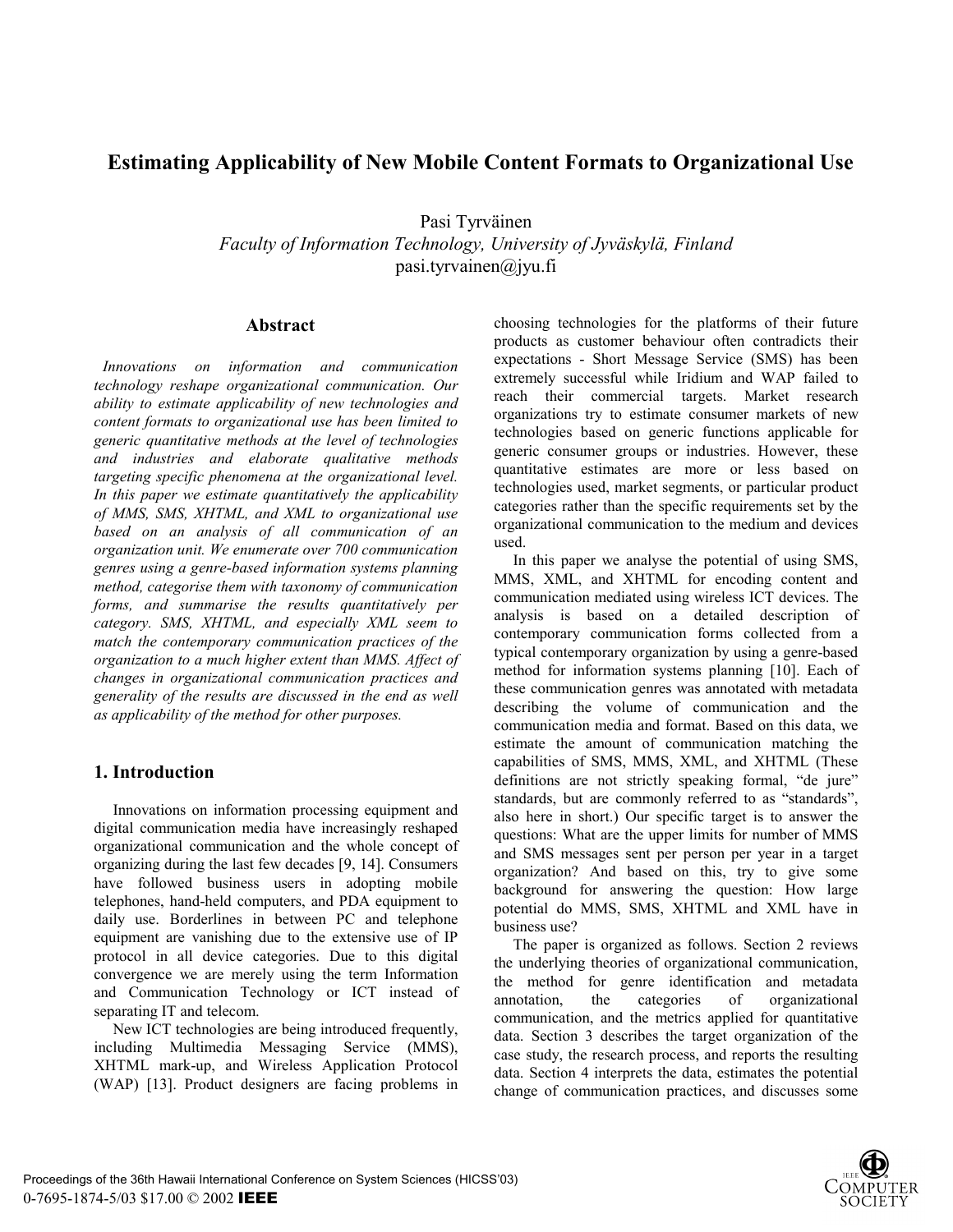aspects of the study. Section 5 concludes and suggests tracks for subsequent research efforts.

# **2. Theoretical background**

# **2.1. Genres of organizational communication and genre identification**

Yates and Orlikowski [15] defined the concept of a *genre of organizational communication* as a typified and recurrent communicative action that can be identified by its communicative purpose(s) and, to some extent, by its form(s). A genre can be more or less widely recognized and enacted among people within the community [16]. Examples of communication genres include an order confirmation, weekly sales summary, annual report, and a project meeting. Each organization has a *repertoire* of genres that can be identified with it at a certain moment of analysis [9]. A set of genres can also interrelate in a wider communicative process thus forming *systems of genre* [2], called also a *genre system* [17].

Empirical efforts to identify organizational genre repertoires have reported hundreds of genres that can be found in organizations, denoting that this approach would provide a detailed, yet comprehensive and comprehensible, view on organizational communication [4, 12]. At least one practical method to identify and analyse genre repertoires has been established and applied to a number of organizational contexts, "A Genre-Based Method for Information Systems Planning" [10]. We adopted and tailored this method for information collection for our purposes. The method variant used for our research purposes incorporates the following basic concepts:

- **Information resource** of an organization intended to be analysed; this domain is structured by means of the internal PUI entities (see below) and genres identified.
- **Stakeholders** having interests to participate in the analysis.
- **PUI entities** producing or using information subsumed in the information resource  $(PUI =$ Producer or User of Information), including both external organizations and the internal entities of the organization. Depending on the organization the PUI entities can instantiate as business processes, departments, functions, organization structures, roles, or even individual human beings.
- Genres, as defined above.
- **Properties** of the identified genres defining the metadata gathered about the genres from the stakeholders for the analysis.

The steps in this tailored method are the following:

- 1. Identify stakeholders of the analysis.
- 2. Identify PUI entities.
- 3. Identify and name genres.
- 4. Refine the properties / metadata needed.
- 5. Gather metadata about the genre properties from participants.
- 6. Analyse the genre-based metadata.

In step 1 the parts of the organization and the persons needed for data collection are identified. Typically, group meetings are conducted to identify PUI entities in step 2. The genres are identified among these PUI entities in step 3 as a named collection of information send in between PUI entities within the organization or in between a PUI entity in the organization and an external PUI entity. In step 4 the properties to be identified for further analysis are refined. The properties needed for our purposes are defined in the following chapters. Also the metadata collection in step 5 and the analysis in step 6 - as tailored for our research purposes - are described in more detail below. For further details of the overall identification process of genre repertoires, see the original method description [10].

# **2.2. Categories of organizational communication forms**

Genre theory introduces the concept of genre to structure organizational communication, and declares that certain media can be characteristic for certain genres [15]. In a literary review we found two taxonomies related with our need for classify genres according to their media characteristics. Yoshioka et. al. [18] proposed the use of taxonomic categories on the dimensions for genres and genre systems reflecting the communicative questions why, what, how, when, where, and how (5W1H). Out of these, the question "How" addresses the form of a genre/genre system referring to observable features including structural elements, medium, and linguistic features, but does not provide a taxonomy for the features of media matching the needs of this study. In their study Zmud et. al. [19] categorize communication into 14 communication channels within 5 categories: face-to-face, group, written, traditional communication technologies, computer-mediated communication technologies. Although being a step to the right direction, this taxonomy does not provide sufficient level of detail for the analysis of various ICT media.

 For analysing the applicability of content standards we constructed a categorization of organizational communication forms that emphasises the ability of computers to interpret and process the information. This taxonomy (see Figure 1) divides the information flows

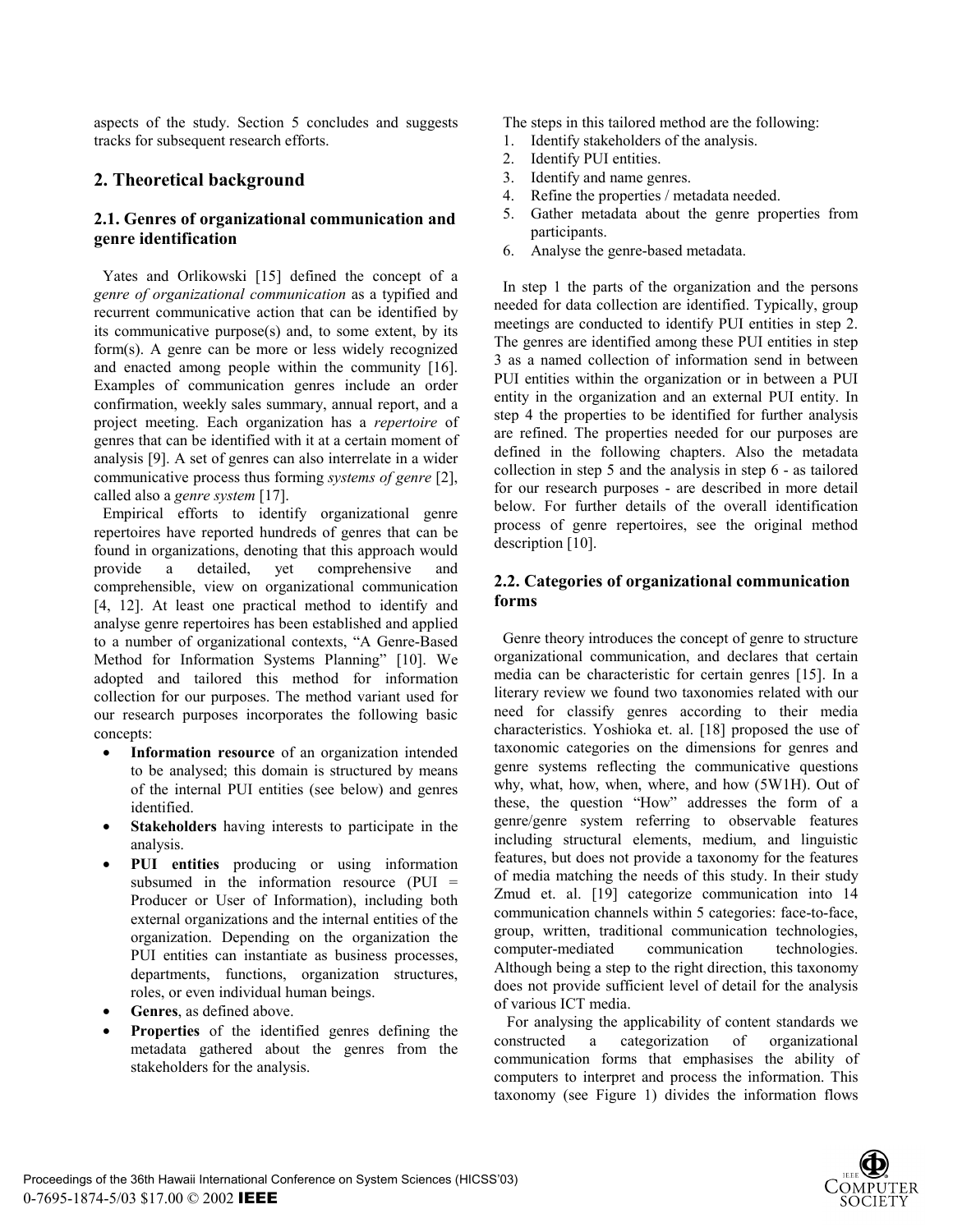first into communication using medium and not, divides communication using medium further to stored and nonstored, divides the stored information further into digital and non-digital information, and further elaborates the digital communication forms in according to the increasing ability of computers to interpret the procedural semantics of the encoding and structure of the contents. For a more detailed description of the categories of communication forms, see Table 1 in Appendix 1.



#### **Figure 1. Taxonomy of organizational communication forms used in this study.**

For our purposes, this taxonomy enables us to match the characteristics of the analysed standards with the communication genres categorized simply by categorising the standards or technologies in question. In our case the categories are as follows:

- **Multimedia Messaging Service** matches the characteristics of category Digital image, i.e. transmission of plain bitmaps or pictures encoded for picture transmission.
- **Short Message Service** matches the characteristics of category Encoded in transmitting textual messages with character encoding.
- **XHTML** matches best the characteristics of category Semi-structured as the structure tagged in XHTML messages or pages can be utilized to some

extent by the applications, although not to the extent of XML.

**XML** enables applications to interpret the semantics of the data to a much higher extent than XHTML, thus being categorised to class Structured.

### **2.3. Metrics and calculation process**

The inputs of the calculation are the properties gathered from each communication genre during the metadata gathering phase. These were:

- **Category or categories of communication forms** used by the genre.
- Number of **unique instances (UI) per time**. Unique instances refer to the distinct instances of a genre communicated excluding duplicates, e.g. a single mail message sent to several recipients or a broadcast is considered to be a single unique instance. A single annual report is being produced per year, whereas several invoices can be produced daily.
- **Copies** or **instances per UI**, which refer here to the average number of copies delivered to distinct receivers of the UI. A project status meeting is the only copy of the communication act while a corresponding digital document - the memorandum – can be copied by e-mail and sent to tens of persons.
- **Size** of instances. The average amount of information per instance of a genre. This varies from multi-volume contracts and manuals to acknowledgement notes or "Please call …" notes.

The size of UI (equal to size of instance) is measured in **Pages** that refer to amount of information equal to a view of the size of a visual letter / A4 page. For the stored forms of communication this matches the number of printed pages in a paper version of a typical instance of a genre. A Page is considered to be roughly equivalent to 1- 3 kilobytes of plain ASCII encoded text or about a megabyte of bits of a digital image. This approach aims at filtering out the physical size, size in bytes, or other medium-dependent aspects as technical details – moving over from ASCII text to bitmap increases the amount of bits by factor of 100 or 1000 but does not affect the amount of information communicated nor the size of instances measured in Pages. For further discussion on metrics on information see [5, 6, and 7].

The calculation process manages the metadata of communication genres in a detailed level and in summary levels in three orthogonal dimensions. The dimensions are:

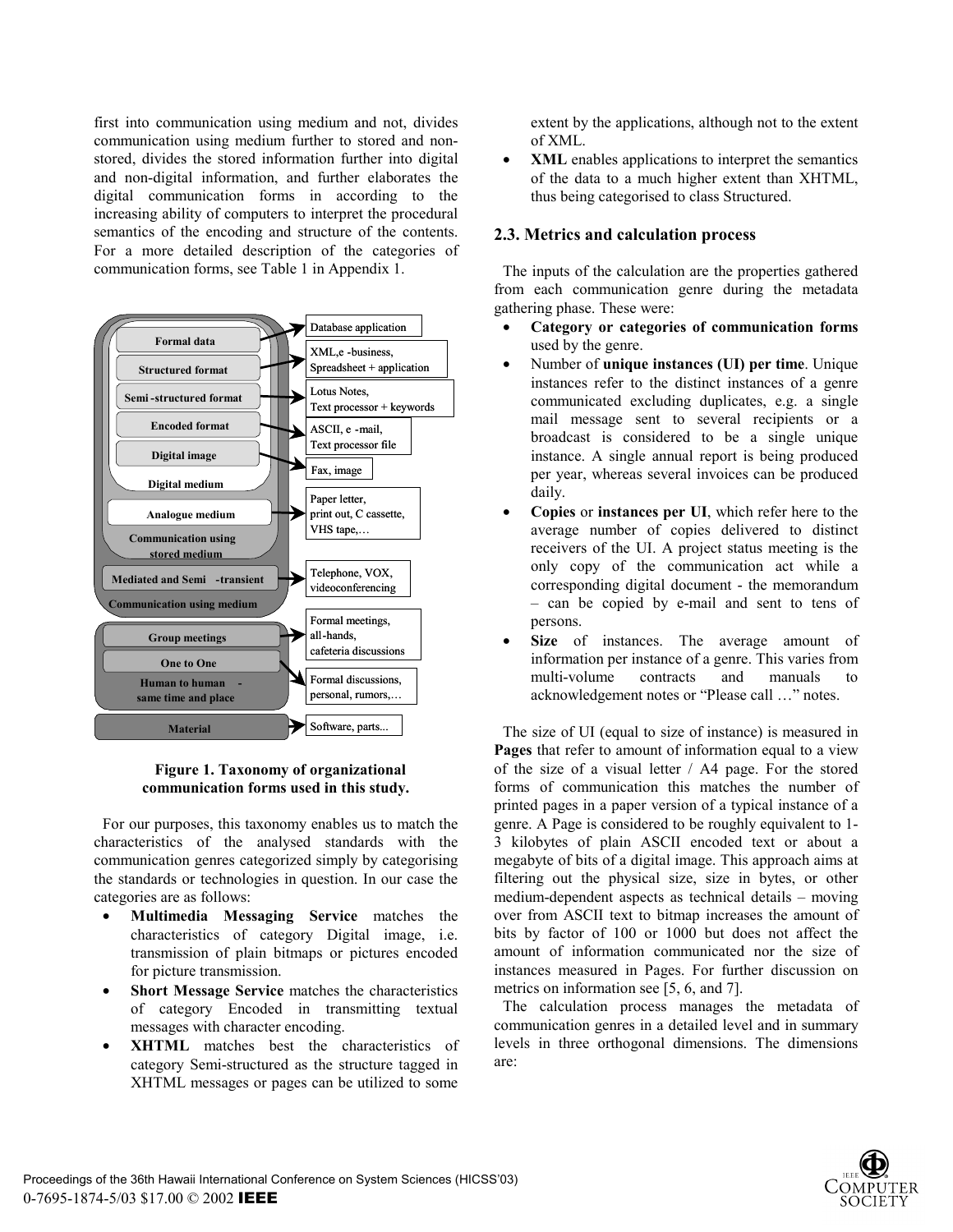- **Genres**, i.e. calculations per one genre or summaries of all genres.
- **Communication forms**, i.e. calculations per one category of communication forms, per a group of categories of communication forms (such as Stored or Digital communication forms only), or per all communication forms.
- **Measurement units** are further composed out of 3 dimensions:
	- o UI or Copies, i.e. are all copies of genre instances calculated.
	- o Instances or Pages, i.e. counting items or measuring volumes.
	- o Absolute or proportional, i.e. absolute or percentage values.

Figure 2 represents the data elements of the calculation process. The calculation process takes the metadata **collected per genre** (rows in Figure 2) as its inputs. **For each element** - i.e. for each combination of a genre and a category - the process calculates four values. They are the four absolute measurement units, "Annual Number of UI" and "Annual Number of Copies" as well as "Annual UI Volume" and "Annual Volume" measured in Pages. The results are **summed up per each category of communication forms**, i.e. per columns in Figure 2. This produces four absolute measurement values for each category. Further, these values are **summed up for groups of categories of communication forms**, e.g. to four absolute measures of communication using Stored medium, four for Digital medium, as well as four values summing up all communication of the organization. These are referred to with names like (number of estimated) "Organizational Total Annual UI" or "Organizational Total Annual Volume" (in Pages).



**Figure 2. Data elements of the calculation process.** 

The **proportional values** are formed by comparing absolute values of a category(-ies) of communication forms with absolute values of a group of categories of communication forms. For example, "Organizational Stored UI Volume Percentage of Semi-structured communication forms" is the percentage of "Organizations Annual UI Volume of Semi-structured communication forms" divided by "Organizations Annual UI Volume of Stored communication forms". As the applicability of the measurement unit "Page" is somewhat contradictory with the communication forms that do not

use tangible medium, we limit the use of the volume measures to the forms using medium, referred hereafter with names like "Organizational Medium UI Volume…", e.g. "Organizational Medium UI Volume Percentage of Digital communication forms". Using these definitions we are also able to give a precise definition for "Degree of digitalisation" of organizational communication, as "Organizational Stored Volume Percentage of Digital communication forms" or as "Organizational Medium Volume Percentage of Digital communication forms".

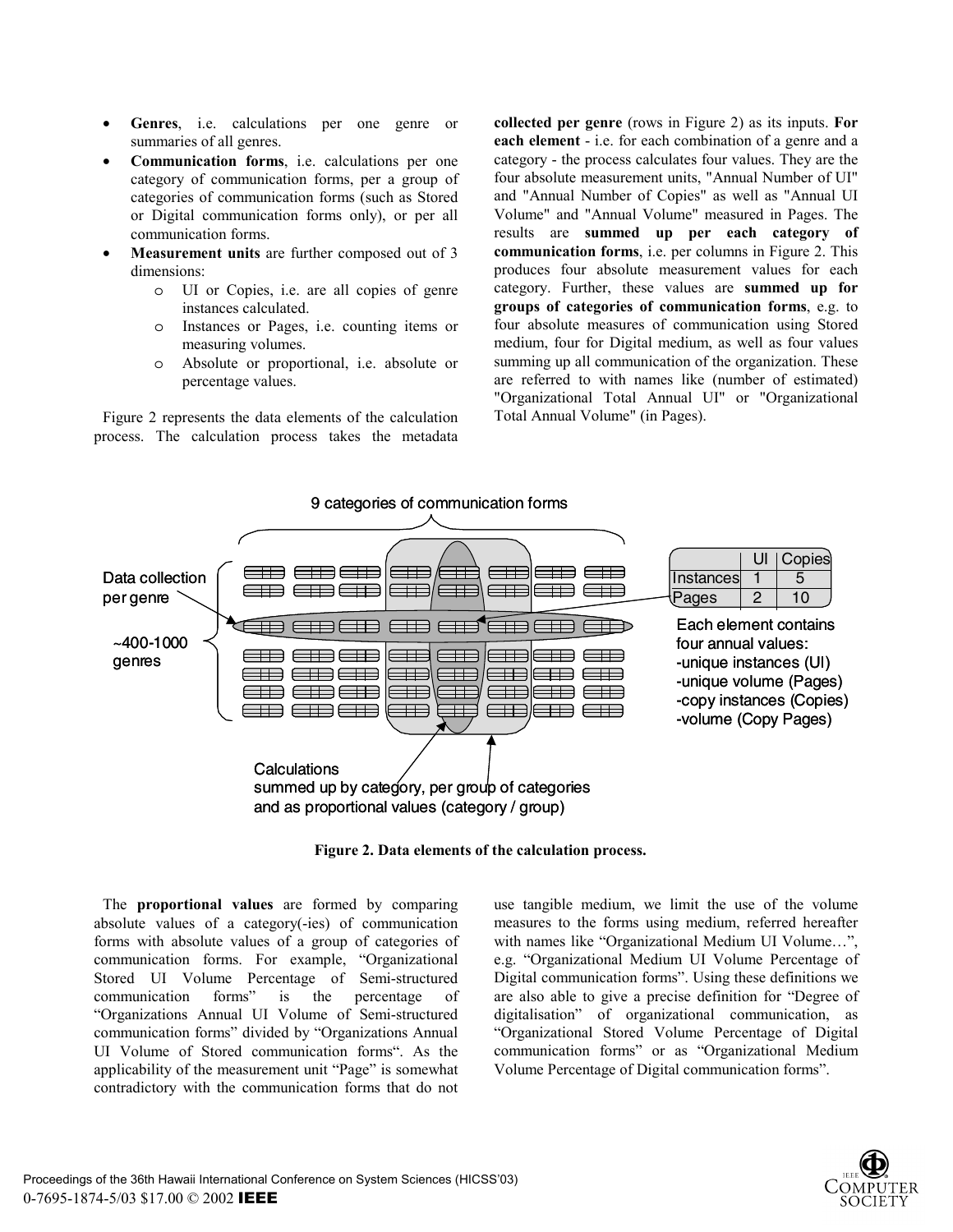# **3. A case study**

## **3.1. The target organization and the research process**

The target organization was an independent unit of a multinational high-tech corporation, involving ca 400 employees, located in Finland. The identification process of the genre repertoire was performed in fall 1999. It included 8 sessions with 3-5 participants, lasting 3 hours each, with a total of 3,5 person weeks of effort from the target organization and 8 person weeks from the researchers, including the problem analysis. A total of 744 communicative genres were identified and named.

Two persons of the target organization, P1 and P2, participated in the metadata collection of the genres for our research purposes during the summer 2000. Both of them have several years of experience with core processes, process development, and information systems of the organization. P1 can be best characterized as a manager of a central process while P2 carries the overall responsibility for the information systems of the target organization and has somewhat more overall knowledge over the hundreds of genres in the organization. The effort spent on the analysis of genres totalled five person days from the two (extremely busy) persons, P1 and P2.

Out of the over 700 genres originally identified, a subset of 10% was analysed both by P1 and P2 in order to save time and effort. These were chosen by picking up every 10th genre from the full list of genres - ordered in the order of identification - to ensure that the subset will represent well the full set. This subset is referred to as the "Subset" in later diagrams. As persons P1 and P2 were not familiar with all the genres, the unknown ones were filtered out from of both of the data sets. Also the genres categorized as "Material" were filtered out. The resulting "Full" filtered data set included 598 genres and the filtered subset included 54 genres. Some examples of the genres and metadata collected are presented in Table 2 in Appendix 1.

#### **3.2. Results**

Figure 3 represents the distribution of categories of communication forms used in the target organization at the level of genres. The three series represent the values for the Full data set as annotated by person P1 and the Subset as annotated by P1 and P2. The percentages in series "P1 Full" show that most genres (62,7%) were communicated with some Encoded form of communication; word processing documents, mail messages etc. Almost third of the genres (31,9%) were communicated using paper or other Analogue media. On an average, a genre used communication forms from 1,77 categories, being rather soft (about softness of genres, see  $[11]$ ).



#### **Figure 3. Distribution of communication forms used by the genres of the study.**

The number of annual unique instances for the subset of 54 genres was calculated based on the measures. This resulted in about 49'000 annual unique instances for the 54 genres implying organization's total annual UI to be about 680'000. Table 3 presents the figures calculated for the subset of 54 genres as well as the figures extrapolated to the organization's total 744 genres identified.

**Table 3. Organization's total Annual Volumes** 

|                          | Subset        | Estimated     |
|--------------------------|---------------|---------------|
|                          | $(54$ genres) | organization' |
|                          |               | s total       |
| Annual Unique Instances  | 49'000        | 680'000       |
| Annual UI Volume / Pages | 103'000       | 1'400'000     |
| <b>Annual Copies</b>     | 170'000       | 2'300'000     |
| Annual Volume / Pages    | 590'000       | 8'100'000     |

Figure 4 represents the distribution of Organization's Annual UI, Copies, UI Volume, and Volume per the categories for the Subset in proportional values. From this we can see that most instances of communication used Structured communication forms (64% of UI and 54% of Copies) while paper documents seem to dominate communication when measured by Volume of copies (41%). The Encoded communication forms were dominating in the number of genres (see Figure 3), but they seem to generate less instances per genre when compared with the previous categories.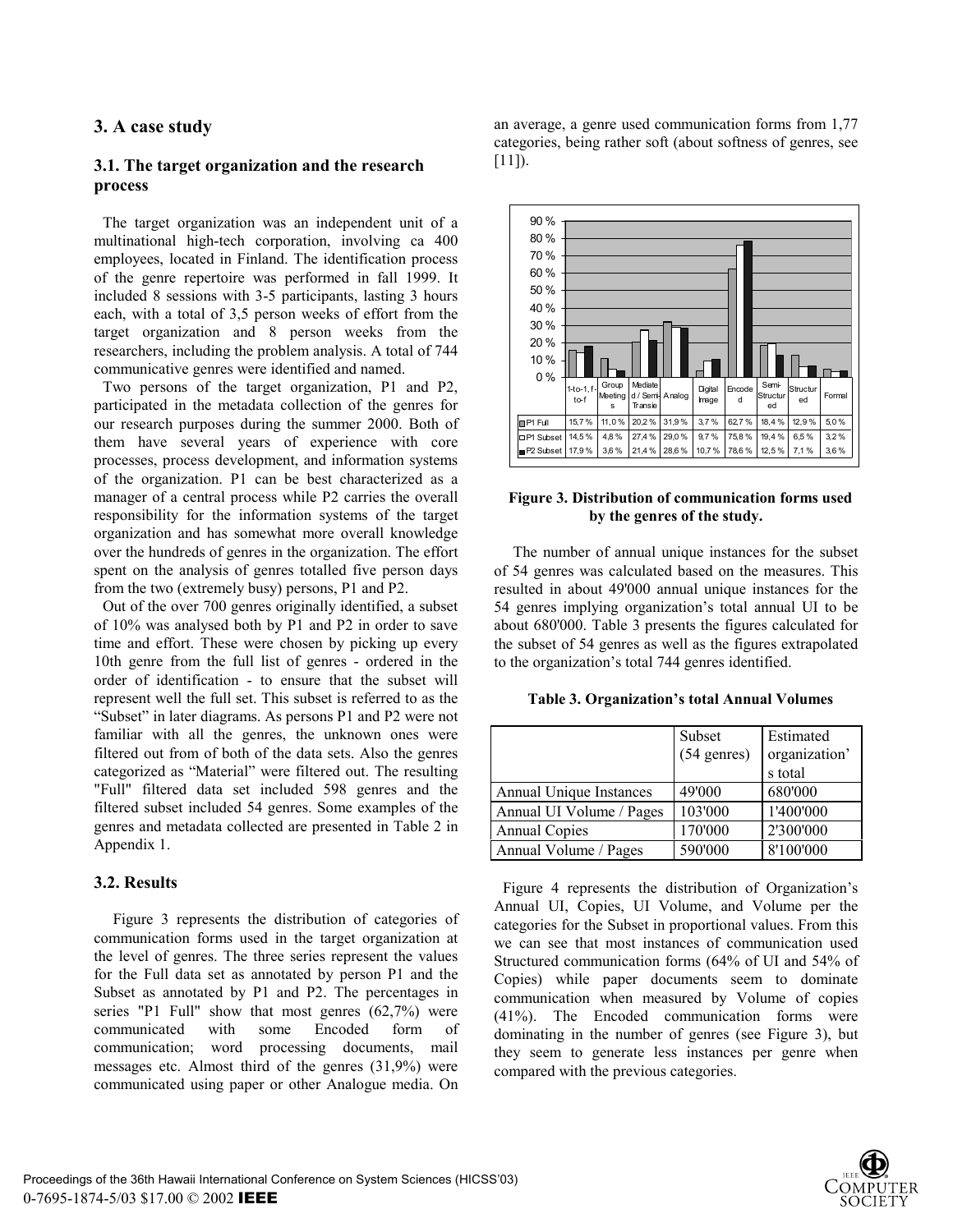

#### **Figure 4. Proportions of categories of communication forms in the Subset**

From the viewpoint of analysing adoptability, our aim was to quantify the communication applicable for the content formats listed. This was done by dividing the estimates of organization's total Annual Volumes for the four absolute measures (in Table 3) by the number of employees in the organization. Table 4 lists these four values (on the right) for each Mediated category of communication forms (column "CCF") as well as positions the standard-like formats to the closest category based on the properties of the formats (second column from the left). I.e. the potential of use for each of the standards in the target organization can be read in form of annual figures per person.

|              |                 |      | UI                          |        | Copy   |
|--------------|-----------------|------|-----------------------------|--------|--------|
| CCF          | <b>Standard</b> | UI   | Volume                      | Copies | Volume |
| Formal       |                 | 0    | $\mathcal{D}_{\mathcal{A}}$ |        | 6      |
| Structured   | XML             | 1080 | 1080                        | 3100   | 3200   |
| Semi-        | XHTML           | 115  | 300                         | 370    | 2700   |
| Structured   |                 |      |                             |        |        |
| Encoded      | <b>SMS</b>      | 160  | 1000                        | 1000   | 5050   |
| Digital      | <b>MMS</b>      | 65   | 125                         | 160    | 350    |
| Image        |                 |      |                             |        |        |
| Analogue     |                 | 175  | 760                         | 840    | 8200   |
| Mediated /   | <b>GSM</b>      | 100  | 250                         | 260    | 720    |
| Semi-        |                 |      |                             |        |        |
| Transient    |                 |      |                             |        |        |
| <b>TOTAL</b> |                 | 1700 | 3500                        | 5700   | 20200  |
| Mediated     |                 |      |                             |        |        |

**Table 4 Annual communication per an employee.** 

In addition to the applicable category of communication forms we are interested in other aspects of communication relevant for adoption of the standards. E.g., the SMS short

message service has an upper limit of the size of the data sent. How large portion of the communication of the Encoded category could be sent with one SMS vs. has to be cut into several messages? Also the first equipment making use of MMS may be limited into small message sizes due to practical limitations, e.g. to individual still images. Figure 5 represents the distribution of instance size measured in Pages for all the genres in the Subset.



**Figure 5. Size of instances in the Subset** 

To focus on the sizes of messages applicable for SMS and MMS we also calculated the UI and Copies for Encoded and Digital forms of communication. Out of the annual 4'600 unique messages and 30'000 copies in Encoded format in the Subset, 36% and 38% were classified to transmit a single page of information, respectively. These small ones were instances of such genres as "Change in schedule", "Permission to submit a tender", and "Packaging list". For the 1'900 and 4'700 unique messages and copies in Digital image formats only 26% and 11% were classified to transmit a single page while the others included more content. For both of these categories, 90% of the instances and UIs were 3 Pages or smaller.

In addition to the size of the messages and the category of communication form the communication in the target organization can also be analysed against other aspects relevant for adoption of mobile communication formats, e.g. processing requirements set by XML encoding, processing time, latencies, memory consumption, and security considerations – as long as relevant metadata about the communication genres has been collected during the process along with the CCF and quantitative metadata presented in this method (for further, see [10]). However, detailed analysis on these other dimensions as well as interviews on communication practices and other qualitative data collection was considered to be out of the scope of this work.

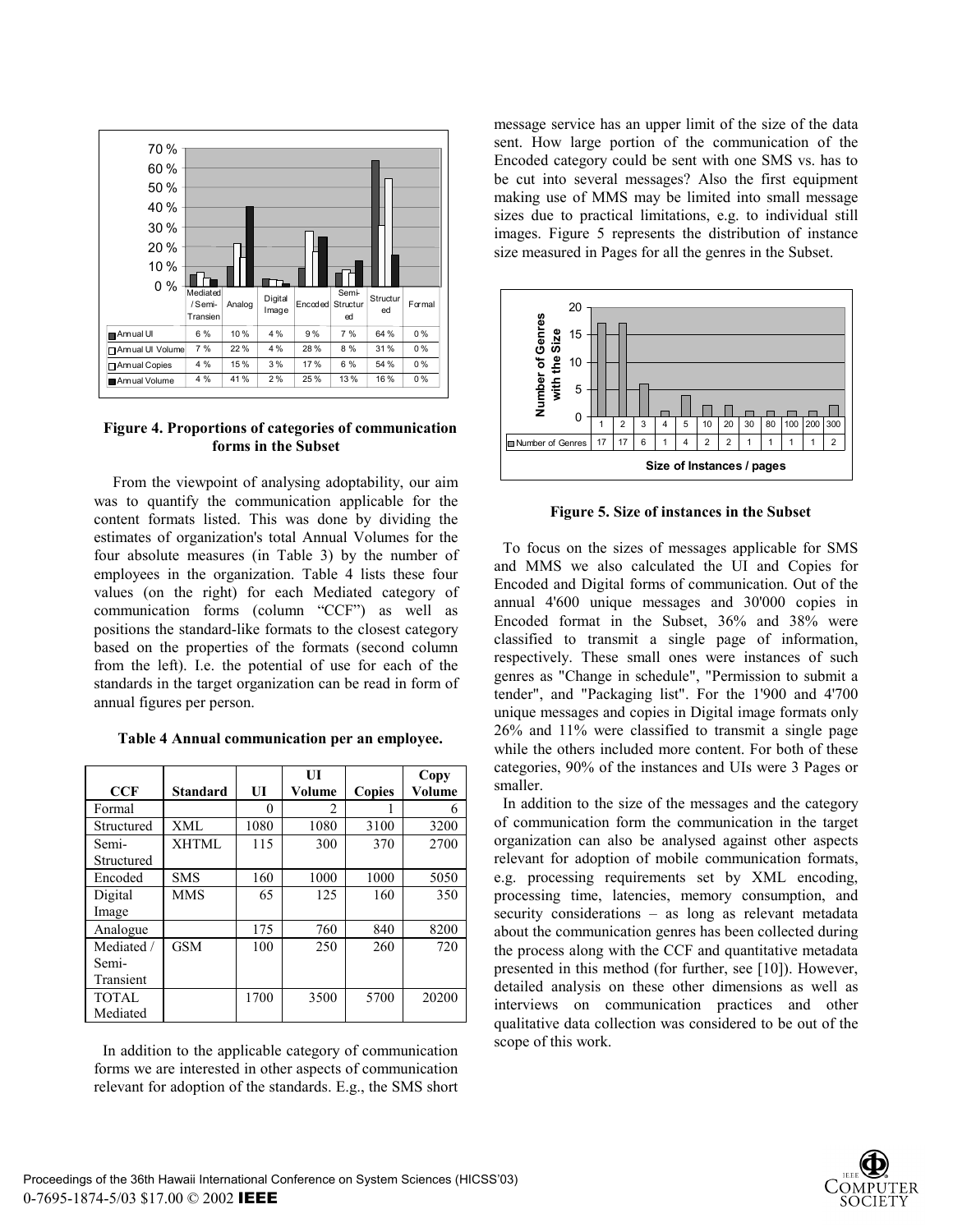# **4. Result analysis**

#### **4.1. Contemporary communication forms**

Assuming that the employees of the target organization would maximise the use of mobile equipment in their daily tasks, how much information could be transmitted using the mobile communication formats without other changes in their communication practices, i.e. assuming that the communication forms would remain the same?

According to Table 4 each employee sends and receives annually total 1000 communication instances using Encoded formats, out of which 160 are unique (i.e. on an average, 7 copies of a mail message or office document are distributed). If we count only the ones with size of a single Page (38%) this means that the potential for SMS would be annually 380 messages per person including copies or 57 unique messages.

Assuming the limit of a Page to be valid also for MMS we end up with the figure of 17 messages of the Digital image communication forms to be applicable for MMS per employee in a year. This is less than a third of the potential for unique SMS messages or less than 5% of the potential for the copies of SMS messages. Note, however, that the contemporary Digital image communication forms in the organization in question include only the use of fax, while the Encoded communication forms include commonly used e-mail and word processor files, that will be used also for one-page messages instead of SMS, whenever the persons communicating are at their premises or connected to the network. Note also that neither the use of digital cameras nor WLAN were captured by the genre analysis although they were already adopted by the target organization at the times of data collection of this study.

The features of XHTML match best the Semi-structured communication forms of the categorisation, although this classification is less self-evident as with the other formats. In number of Annual Unique Instances per employee (Table 4) the figure of this category is close to the figure of Encoded communication forms (115 vs. 160), but the figures for UI Volume and in number of Copies are only one third of the respective figures of Encoded forms. However, two thirds of Encoded communication instances transmit more than one Page of information, which communication matches better with the capabilities of XHTML rather than the ones of SMS. This implies that equipment with large displays and capability to handle up to 3 pages of information either in XHTML format or by combining several SMS messages would match majority of the communication using Encoded (and Semistructured) communication forms in this organization while equipment capable to handle single SMS messages are much less useful.

In the target organization, the communication using Structured forms of communication was increasing rapidly and extensively in volume (see Table 4 and Figure 4). Most of this managed small chunks of information communicating single Page messages in between applications (e.g. applications using spread-sheet programs as user interfaces). Along the adoption of ebusiness applications this category of communication has increasingly been adopted to organizations in the form of e-business message definitions, such as RosettaNet and ebXML, which are based on the XML definition.

#### **4.2. Potential changes in communication forms**

So far the result analysis has been based on the contemporary communication practices of the organization, i.e. analysed the media and formats used for each communication genre of the organization at present. Still in year 2000 an average employee sent or received total 8'200 pages of paper information (42% all Stored communication forms), including copies of large manuals, tenders etc. It seems very unlikely that a major portion of these would be communicated using MMS or SMS, rather than using Structured or Semi-structured communication forms. With the adoption of e-business formats the use of Structured communication forms has been increasing rapidly and is likely to gain even more momentum in the near future from the genres now using Encoded communication forms.

Based on this study the consumer market seems to be more promising for MMS if only contemporary communication practices are observed. However, in the business environment the capability of MMS "rich messages" to include both pictures and textual information may make it popular for some genres that are now using Encoded communication forms, such as genres related with marketing and personnel management. In addition, some of the non-mediated and Mediated / Semi-Transient communication forms may adopt special MMS equipment, e.g. to enable mediated face-to-face discussions while travelling replacing specialized videoconference equipment to some extent. However, these changes depend much on the availability of suitable technical equipment and the critical mass [8] needed for general technology adoption.

#### **4.3. Discussion**

In this research we have made use of the genre-based analysis method in dividing the communication of the target organization into a level of detail sufficient for qualitative and quantitative analysis. The data was collected bottom up using the processes of the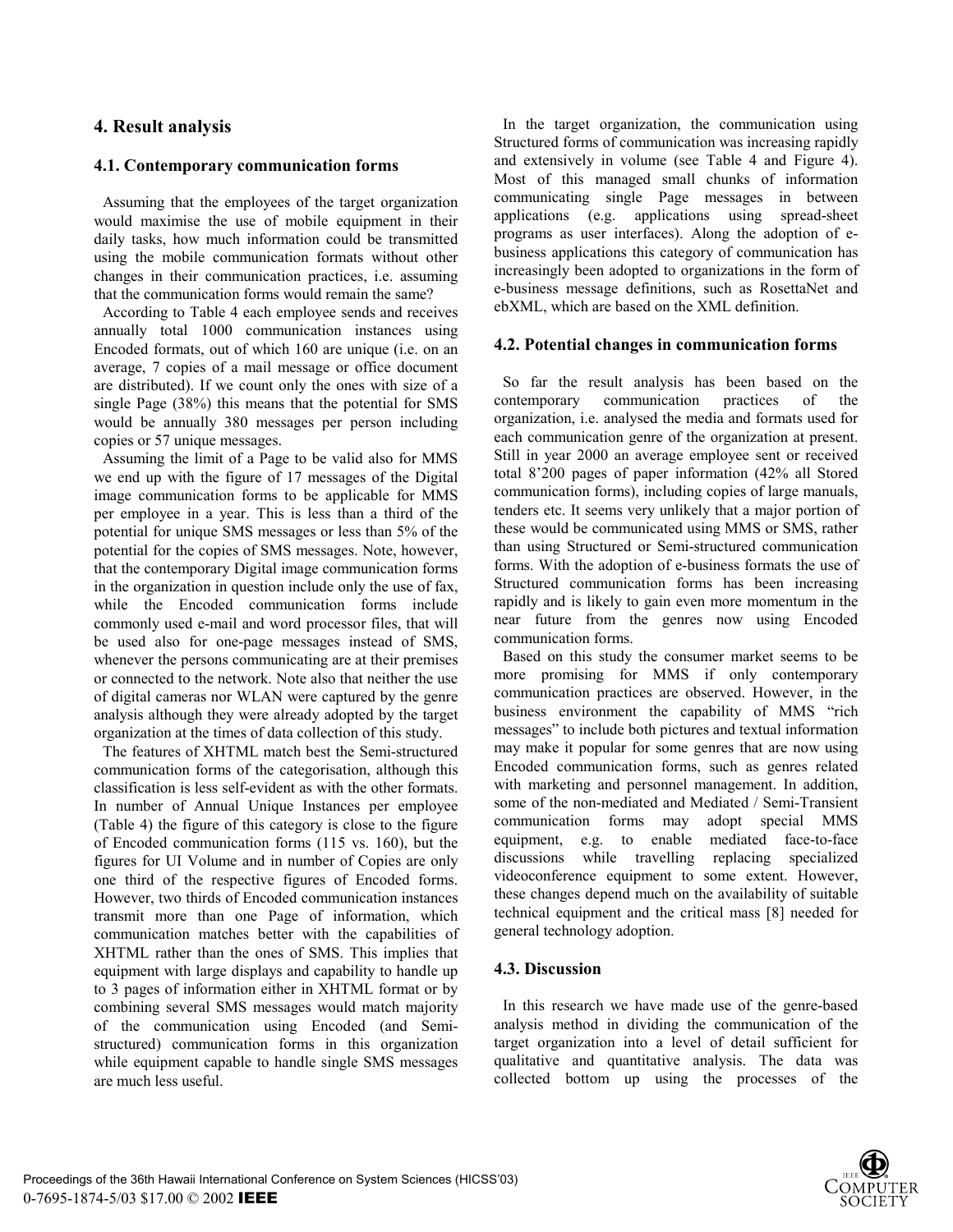organization as the baseline for the analysis. We ended up with results (Table 4) such that each employee sent and received on an average 5'700 communication instances per year using some mediated forms of communication, i.e., 26 instances and 92 Pages per day. Are these figures realistic?

Landauer [5] estimated that people take in and remember about a byte in a second, i.e. up to 675 KBytes or about 300 Pages during office hours. Thus about 90 Pages per day seems to be realistic as it excludes verbal communication and not all of the 90 Pages are read or written rather than just skimmed and forwarded. Further, this figure includes all the communication related with the business of the organization, but excludes private use of communication equipment, that will add in to the total amount of communication (see a recent study on use of mobile services [1]).

In the project "How Much Information?" at Berkeley Lyman et. al. [7, Executive summary, table 6, p. 6] estimated about 7'500 million titles of unique office documents to be produced worldwide annually, adding up to 19 Terabytes - or 7'500 million pages, each containing 2,5 KBytes of plain text per page [7, Print, table 1, p. 2], i.e. one page per title. These accounted for 81% of all the printed material produced in the world. In our study, this matches with the categories of Analogue and Encoded communication forms – the category of Encoded communication forms includes both word processor files transmitted via e-mail and e-mail used as such. In the target organization, each person sent and received annually a total of  $335 (160 + 175)$  unique Encoded and Analogue communication instances and 1760 Pages. Assuming half of them to be sent and half received and further, 81% of the sent ones to be produced using word processors, the number of employees needed to produce the annual 7'500 million unique documents and Pages would be 55 millions and 10,5 millions, respectively.

# **5. Summary, conclusions, and further research**

This research used communicative genres as the conceptual means to structure organizational communication for data collection. The applicability of SMS, MMS, XHTML, and XML were analysed by classifying the organizational communication according to taxonomy of communication forms and matching the standards against these categories. In addition, the limited size of SMS and MMS messages was taken into account. The results were quantified using four absolute and proportional measures for the number of unique instances and copies as well as for unique and non-unique communication volumes.

The contemporary (year 2000) communication practices of the target organization include little communication that would match the capabilities of MMS. Thus the use of MMS will require changes in communication practices in addition to adoption of the technology. This likely appearance of new communication genres and ad hoc communication that will take place in the near future due to new MMS technology will be a fruitful target for a case study on genre ecologies as introduced by Ericson [3].

According to the contemporary practices SMS can be applied to a wide number of genres using Encoded communication forms. However, only a third of this communication fit into a single page, while 90% of these would fit into messages of 3 pages or less in the target organization. This means that the potential for SMS is about 380 annual messages per employee while the rest will match better with other formats, such as XHTML. Thus the total potential for XHTML is round 1000 annual messages per employee (including both Encoded and Semi-structured communication forms) and about 3100 for XML. There exists still a potential of over a thousand annual messages per employee in Analogue and Mediated / Semi-Transient communication forms, mostly on paper, that will add on these figures. Especially the adoption of e-business applications will increase the use of XML as the main Structured communication form. Also some portion of the verbal communication is likely to move over to some of these digital communication forms.

Although these figures represent the status of the whole target organization unit, they still represent only a single organization. However, they are consistent with our preliminary results from two other organizations e.g. in presenting little need for MMS in their contemporary communication practices. But prior to making any generalisations we need to collect and analyse material from several organizations to verify these results. Thus we encourage use of the method for studies in other contexts.

The approach presented here can easily be adopted for estimating applicability of other technologies as well, not only for mobile communication formats. Further, extensions of the metrics for other quantitative aspects of organizational communication need to be tested, e.g.:

- for measuring the **impact of technology adoption to the measurable values** – does the adoption of an ERP system increase the average number of Annual Unique Instances processed per person? Or increase the percentage of Organizations Annual Digital UI Volume out of Organizations Annual Stored UI Volume, as expected?
- for correlating the **impact of the measured values to organizational performance** - e.g. to measure impact of digitalisation to business performance of organizations – does it pay off to digitalize 100% of communication or is 80% the optimum?

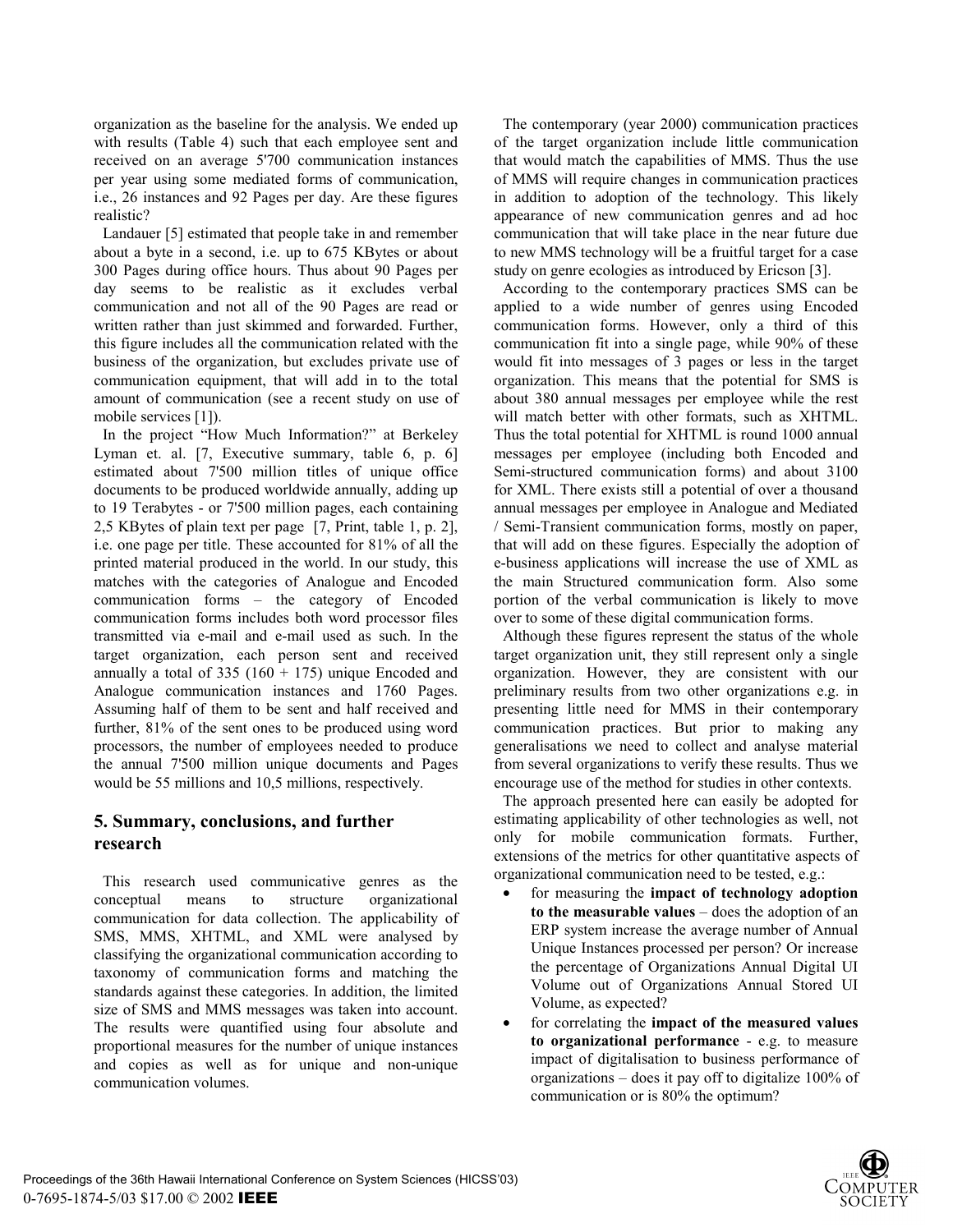# **References**

[1] A. Aarnio, A. Enkenberg, J. Heikkilä, and S. Hirvola, "Adoption and Use of Mobile Services - Empirical Evidence from a Finnish Survey", *Proceedings of the 35th Annual Hawaii International Conference on System Sciences*, IEEE Computer Society Press 2002.

[2] C. Bazerman, "Systems of Genres and the Enactment of Social Intentions", in Freedman, A. and Medway, P. (ed.) *Genre and the New Rhetoric*: London, Taylor & Francis, 1994, pp. 79- 101.

[3] T. Ericson, "Making Sense of Computer-Mediated Communication (CMC): Conversations as genres, CMC Systems as Genre Ecologies". *Proceedings of the 33rd Hawaii International Conference on System Sciences*. IEEE Computer Society Press, Los Alamitos California, 2000. CD-ROM.

[4] A. Karjalainen, T. Päivärinta, P. Tyrväinen, and J. Rajala, "Genre-Based Metadata for Enterprise Document Management", in Sprague, R.H., Jr. (ed.) *Proceedings of the 33rd Annual Hawaii International Conference on System Sciences; Genre in Digital Documents*: Los Alamitos CA, IEEE Computer Society, 2000, pp. CD-ROM.

[5] T. K. Landauer, "How much do people remember? Some estimates on the quantity of learned information in long-term memory", *Cognitive Science*, 10 (4) Oct-Dec 1986. pp. 477-493.

[6] M. Lesk, "How much information is there in the world?" Technical report, lesk.com, available at http://www.lesk.com/mlesk/ksg97/ksg.html 1997.

[7] P. Lyman, H.R. Varian, J. Dunn, A. Strygin, and K. Swearingen, "How Much Information?" School of Information Management and Systems at University of California at Berkeley, PDF report available from http://www.sims.berkeley.edu/how-much-info/summary.html and related pages. 10.11. 2000.

[8] M.L. Markus, "Toward a 'Critical Mass' Theory of Interactive Media", in Fulk, J. and Steinfield, C. (ed.) *Organizations and Communication Technology*: Newbury Park, Sage, 1990, pp. 194-218.

[9] W.J. Orlikowski and J. Yates, "Genre repertoire: The structuring of Communicative Practices in Organizations", *Administrative Science Quarterly*, 39, 4 (1994), pp. 541-574.

 [10] T. Päivärinta, V. Halttunen, and P. Tyrväinen, "A Genre-Based Method for Information Systems Planning", in Rossi, M. and Siau, K. (ed.) *Information Modelling in the New Millennium*: Hershey PA, Idea Group, 2001, pp. 70-93.

[11] U. Schultze, and R. Boland Jr., "Hard and Soft Information Genres: An Analysis of two Notes Databases", in *Proceedings of the 30th Hawaii International Conference on System Sciences*. IEEE Computer Society Press, Los Alamitos, California, 1997. URL: http://www.mngt.waikato.ac.nz/ejrot/

[12] P. Tyrväinen and T. Päivärinta, "On Rethinking Organizational Document Genres for Electronic Document Management"*,* in Sprague, R.H., Jr. (ed.) *Proceedings of the 32nd Annual Hawaii International Conference on System Sciences,* IEEE Computer Society Press, Los Alamitos CA, 1999. CD-ROM.

[13] Wireless Application Protocol WAP 2.0 Technical White Paper, WAP Forum, http://www.wapforum.org January 2002. 13 p.

[14] J. Yates, *Control through Communication: The Rise of System in American Management*, Johns Hopkins University Press, Baltimore, 1989.

[15] J. Yates, and W.J. Orlikowski, "Genres of Organizational Communication: A Structurational Approach to Studying Communication and Media", *Academy of Management Review*, 17, 2., 1992, pp. 299-326.

[16] J. Yates, W.J. Orlikowski, and K. Okamura, "Explicit and Implicit Structuring of Genres in Electronic Communication: Reinforcement and Change of Social Interaction", *Organization Science*, 10, 1, 1999, pp. 83-103.

[17] J. Yates, W.J. Orlikowski, and J. Rennecker, "Collaborative Genres for Collaboration: Genre Systems in Digital Media", in Sprague, R.H., Jr. (ed.) *Proceedings of the 30th Annual Hawaii International Conference on System Sciences*: Los Alamitos CA, IEEE Computer Society Press, 1997, pp. 50-59.

[18] T. Yoshioka, G. Herman, J. Yates, and W. Orlikowski, "Genre taxonomy: A knowledge repository of communicative actions", *ACM Transactions on Information Systems*, 19, 4, 2001, pp. 431-456.

[19] R.W. Zmud, M.R. Lind, and F.W. Young, "An Attribute Space for Organizational Communication Channels", *Information Systems Research*, 1, 4, 1990, 440-457.